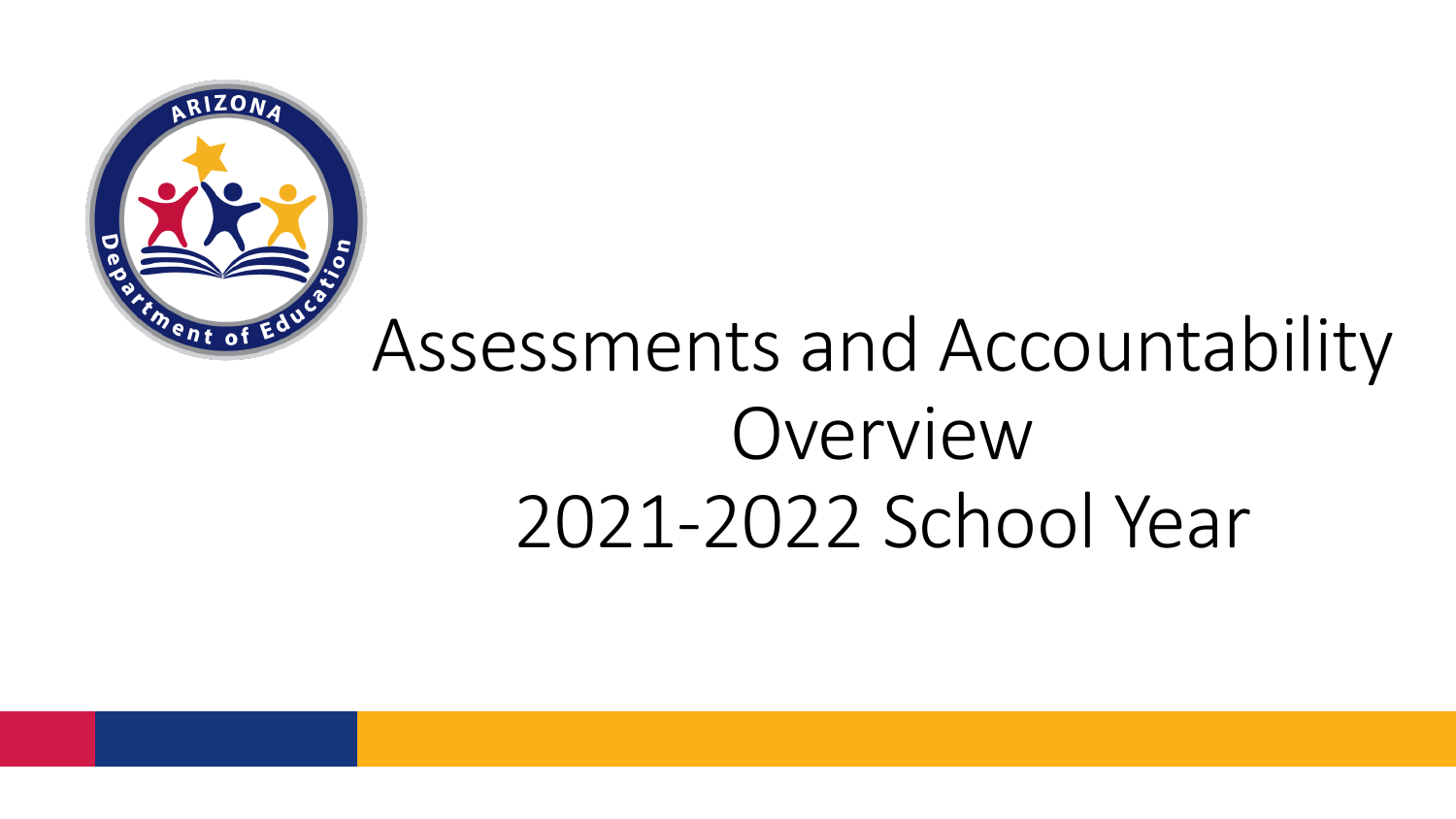# Accountability is Moving Forward



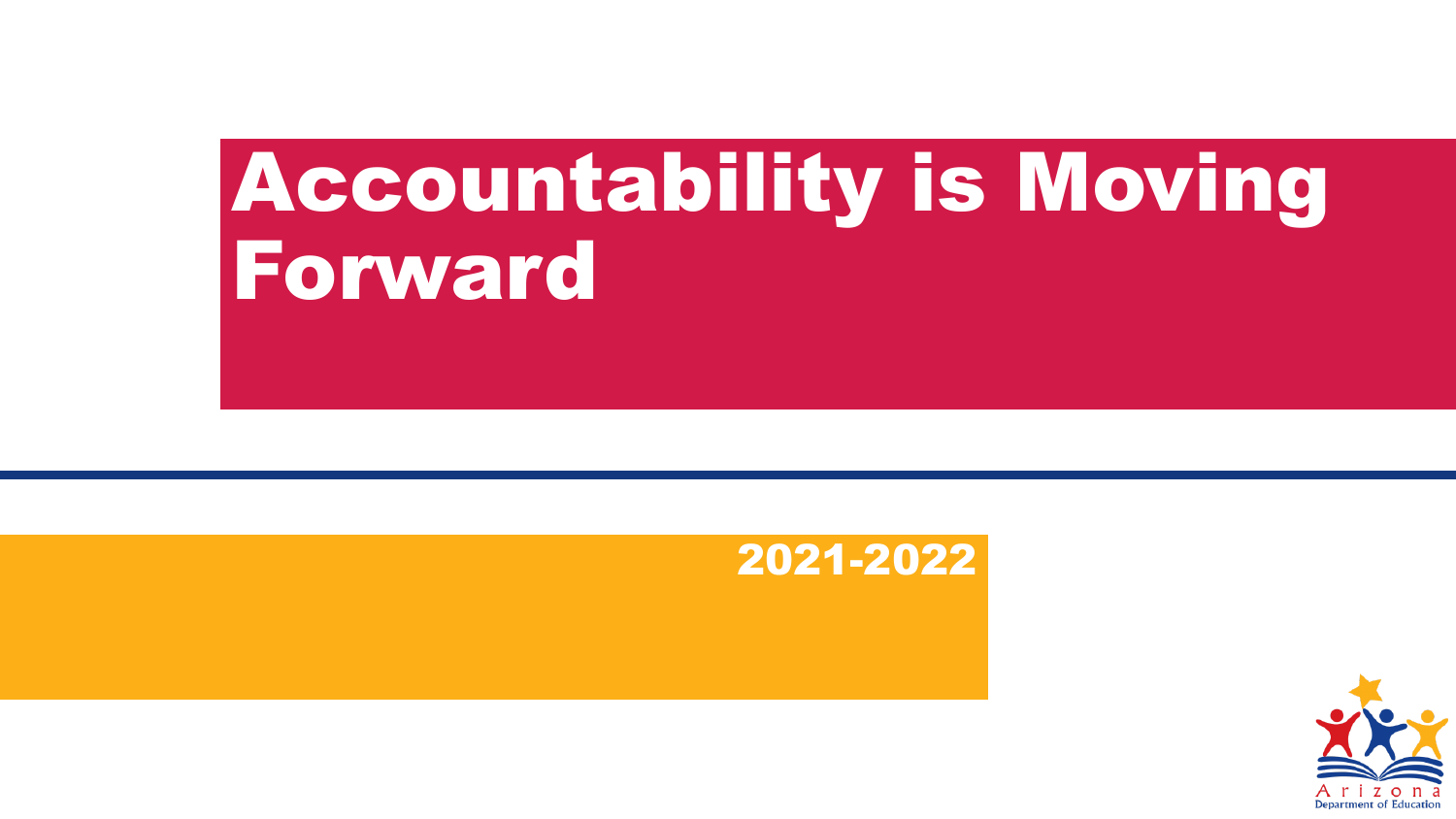

There are no State or Federal Waivers for **Accountability**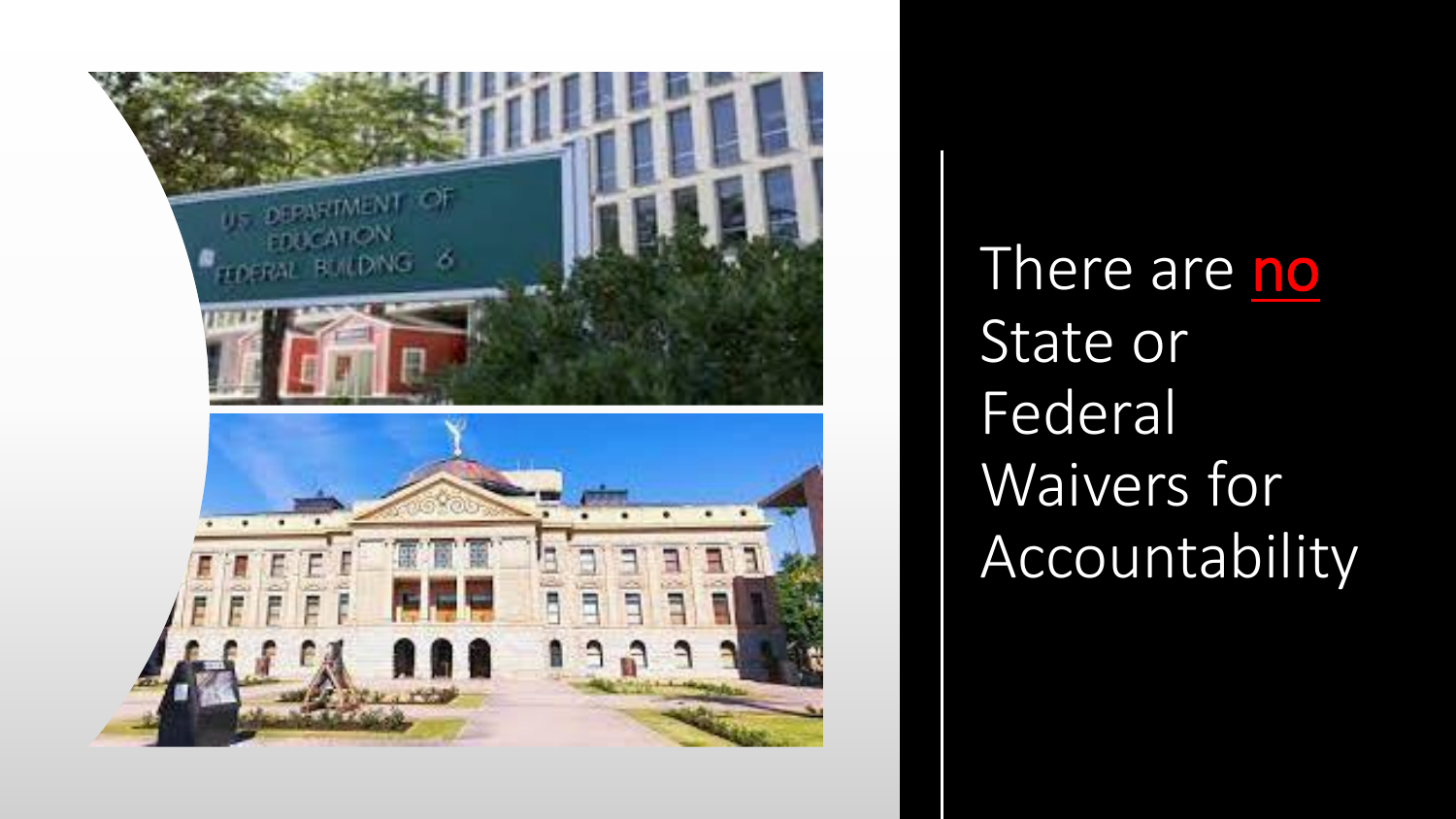# The Pandemic and Accountability Components



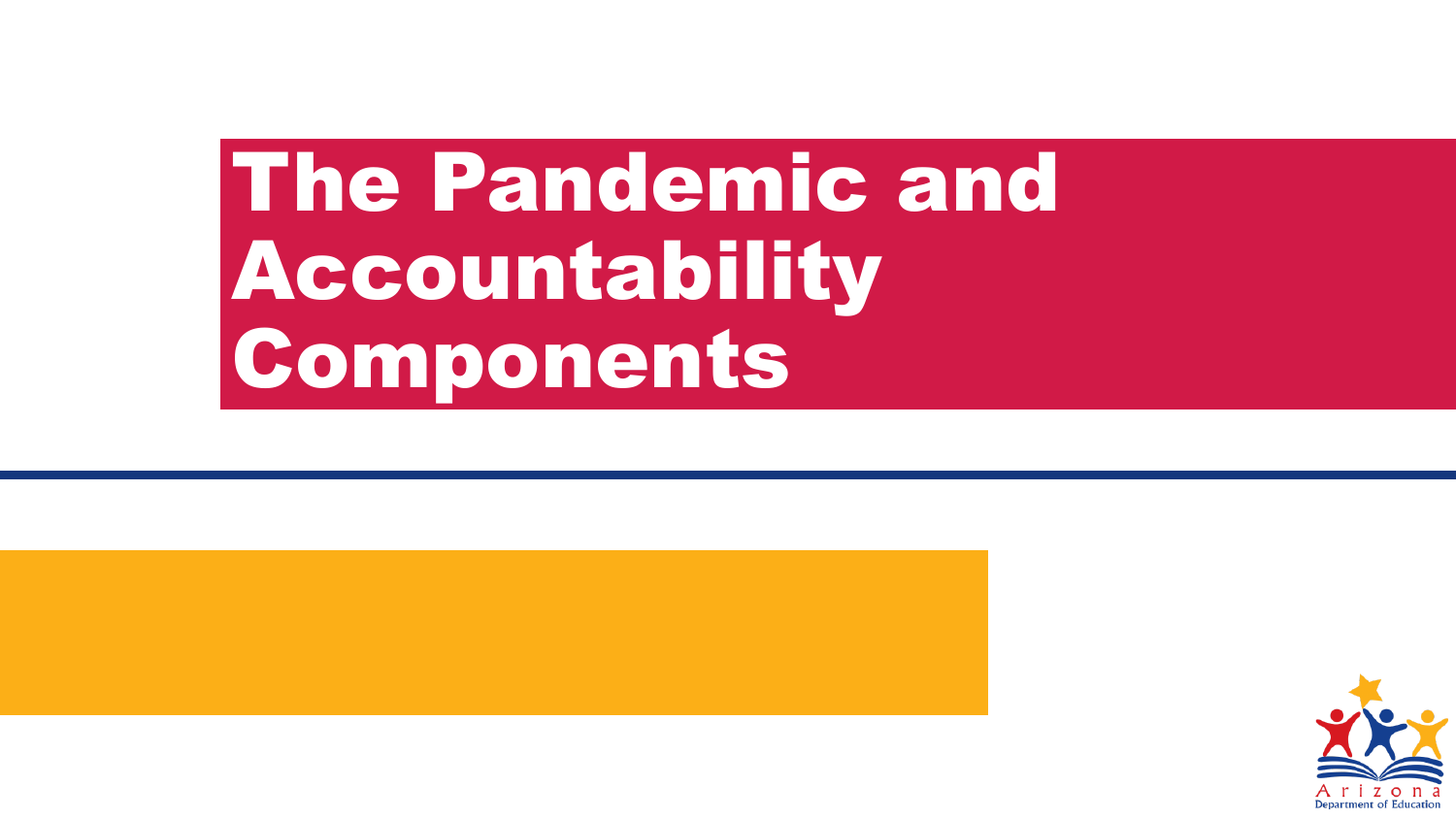The Pandemic and Its Impact To Accountability Components

- On-going monitoring of all components
	- Report to the State Board of Education
- Chronic absenteeism (Pending Federal Approval)
	- Changes in weighting for K-8 Federal Accountability
	- 2 points possible in K-8 Acceleration Readiness
- 95% participation and penalty impact
	- Current penalty will add students to the denominator to reach 95% participation
	- State Board will receive specific feedback in relation to participation rates

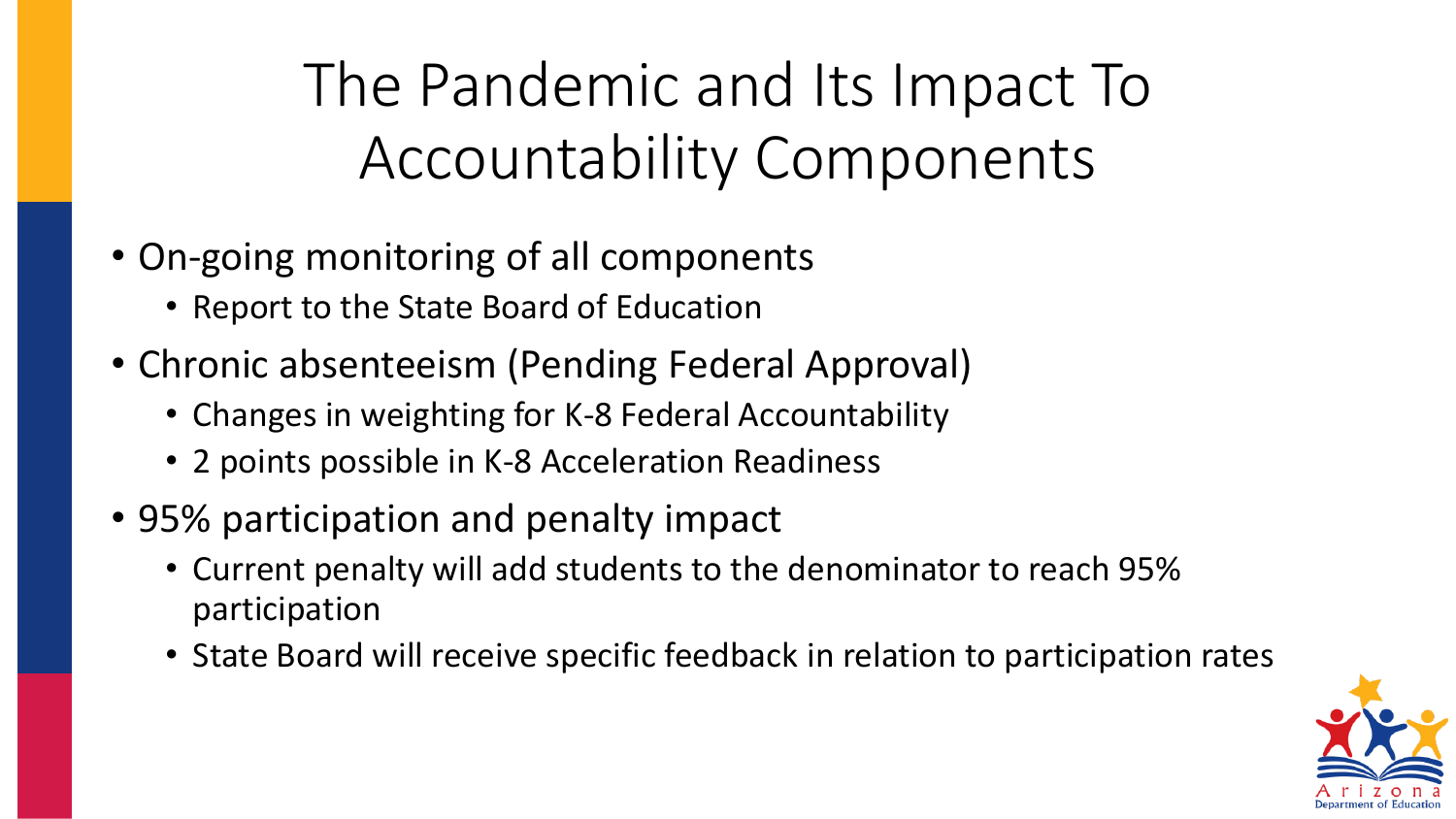# 2021-2022 State A-F Models

#### What to expect

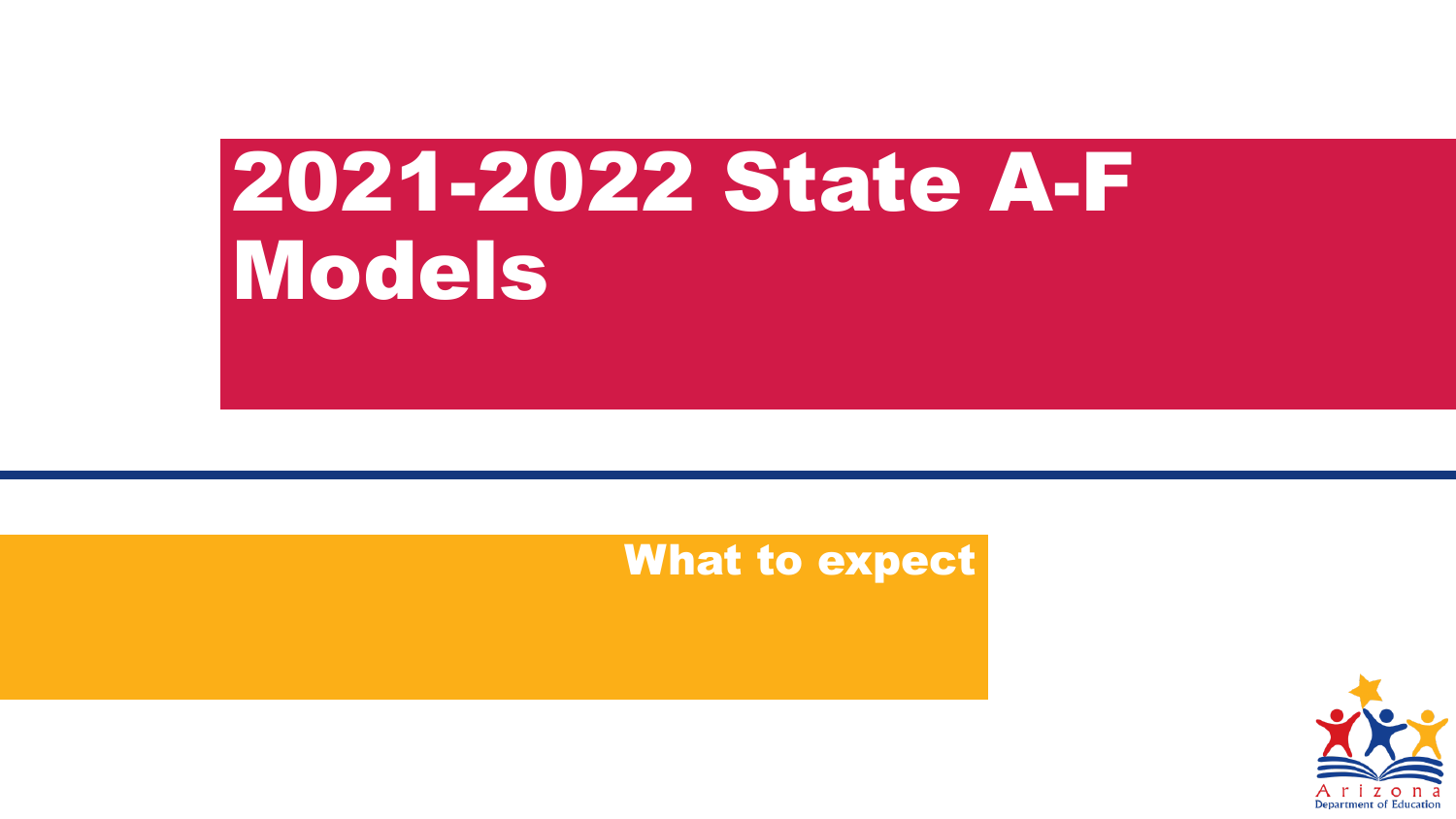## Main Considerations

- Keeping the models as close as possible to the 2020-2021 accountability component model which will allow comparison to prior year data
	- Also provides the ability to identify possible changes and/or improvements to the prior year performance
- Gathering data on the change in assessment platform for grades 3-8 and statewide administration of ACT in 11<sup>th</sup> grade, while working towards a statewide five-year plan for accountability
- Monitoring the continuing COVID-19 impact on individual components
- Evaluating the AOI school performance using the traditional models for future cut-point modeling
- Capture date for ACT (pending)

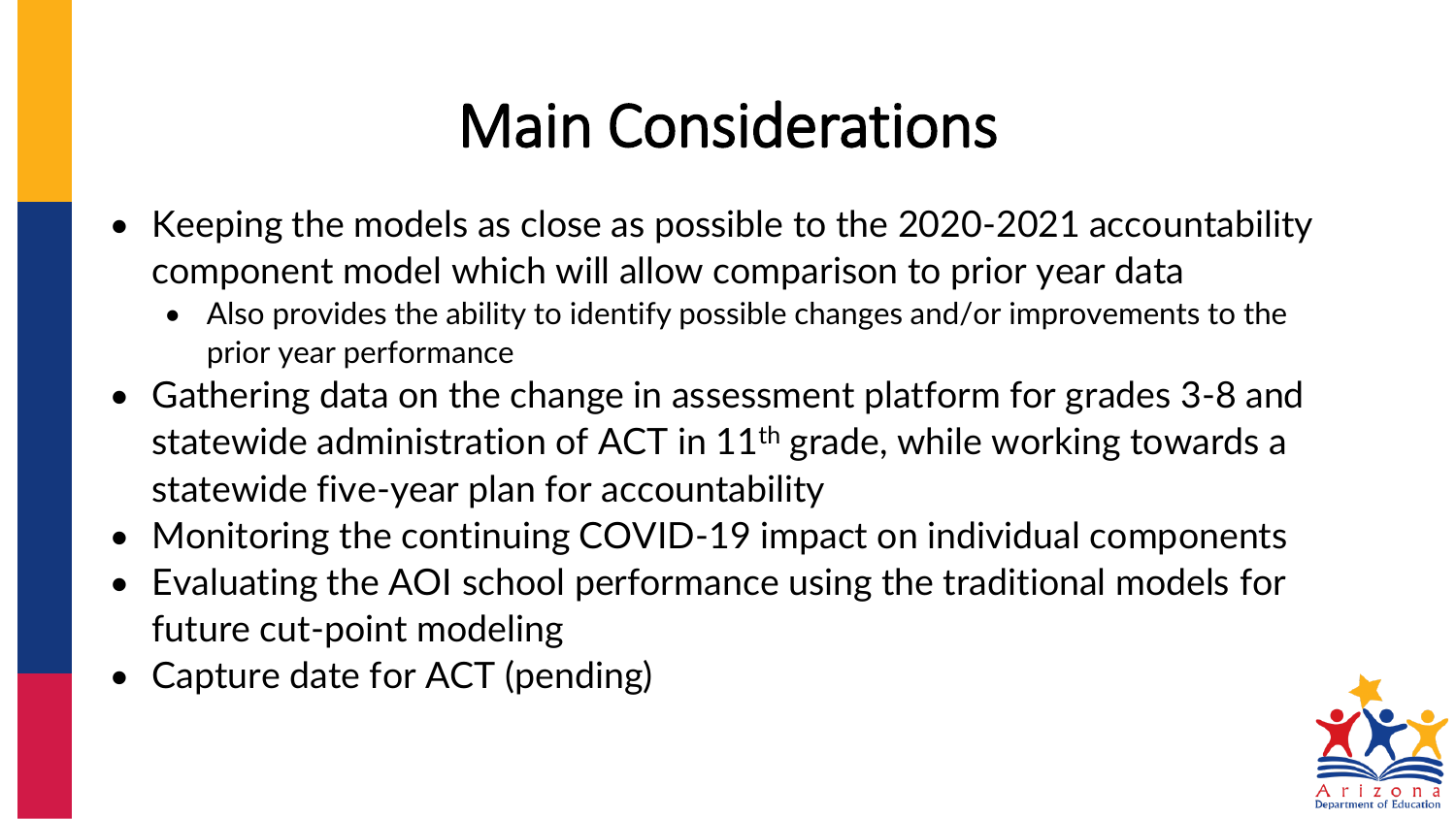## K-8 Traditional Model

#### • **Growth**

• Return to traditional growth measure (one-year versus skip-year growth) utilizing Student Growth Percentiles (SGP) for the first-year administration of Arizona Academic Standards Assessment (AASA).

#### • **Science Bonus Point**

- Tiered Bonus point awarded based upon a school's average proficiency level at or above the state average.
- As calculated in 2018-2019 school year

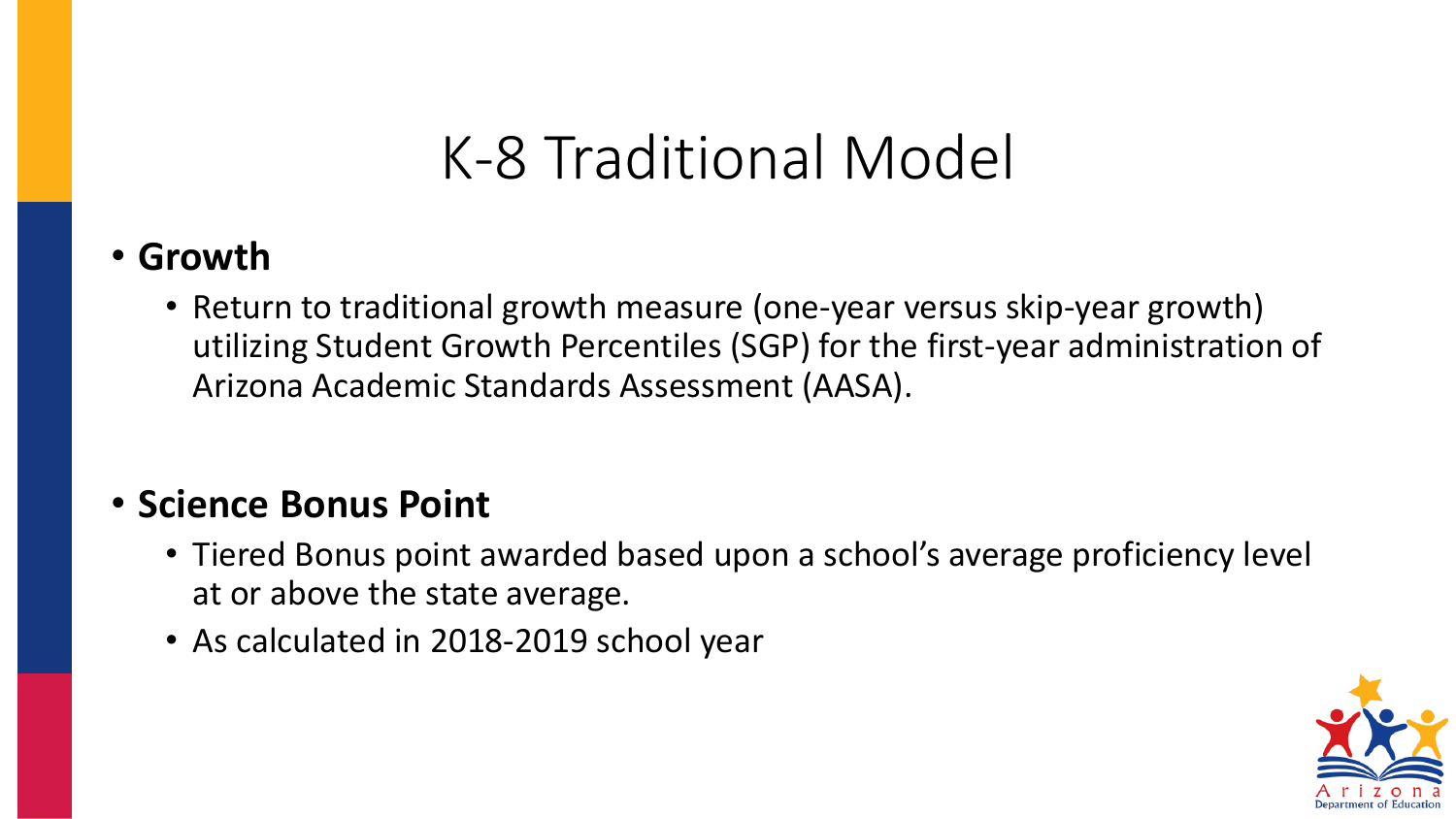## K-8 Traditional Model

#### • **Acceleration and Readiness**

• All components based on improvement utilizing results from the 2020-2021 school year compared to the 2021-2022 school year.

#### • **AOI Chronic Absenteeism**

- Calculate Chronic Absenteeism for AOIs using a separate cut-point based on modeling converting minutes to days.
- Closely monitoring AOI component outcomes for modeling and potential future considerations

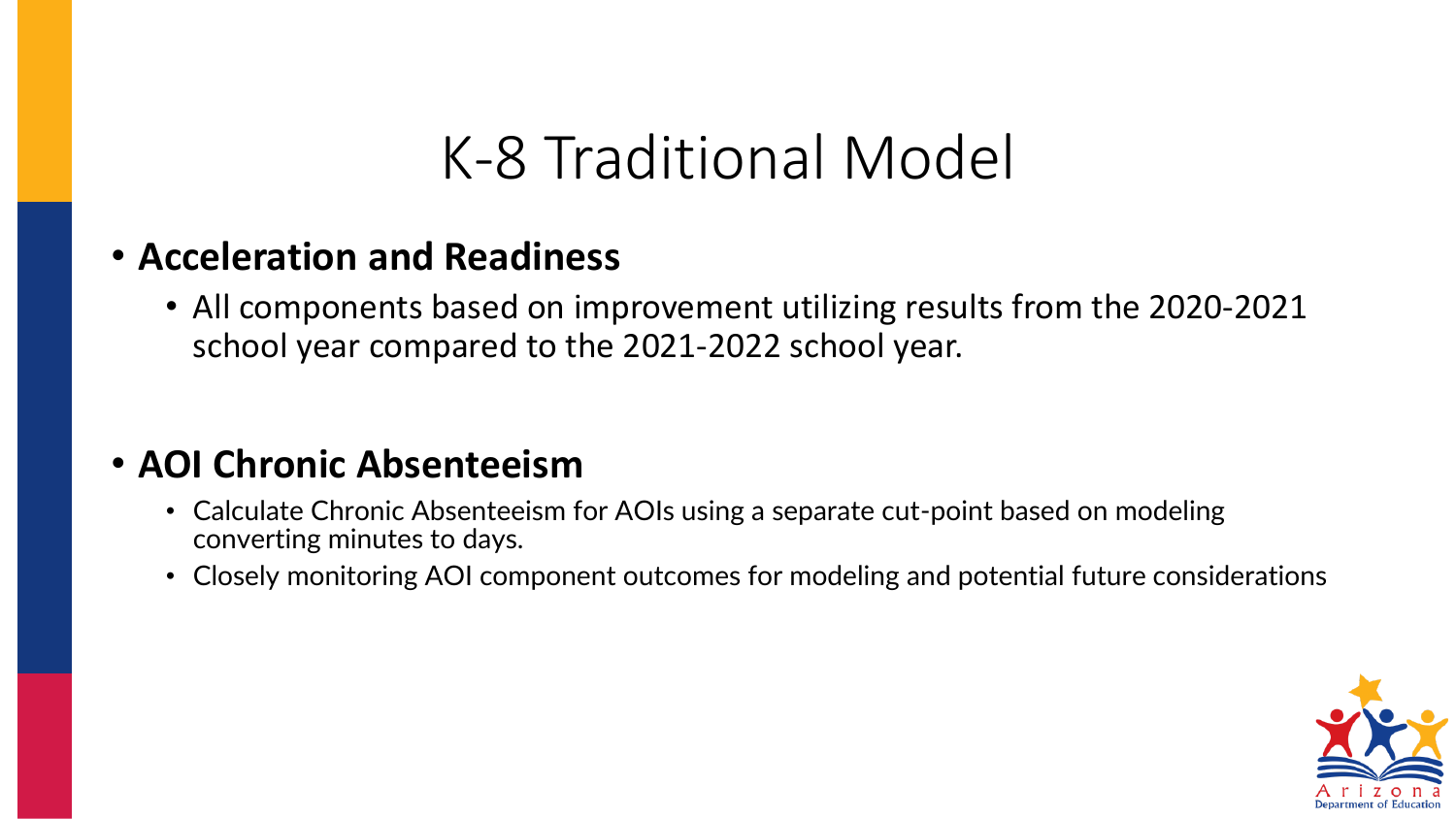## 9-12 Traditional Model

#### • **Growth**

- One-year measure utilizing SGP
- Compare 2020-2021 AzM2 (10<sup>th</sup> Grade) to the 2021-2022 ACT assessment (11th grade)

#### • **Science Bonus Point (Same as K-8)**

- Tiered bonus point awarded based upon a school's average proficiency level at or above the state average.
- As calculated in 2018-2019 school year

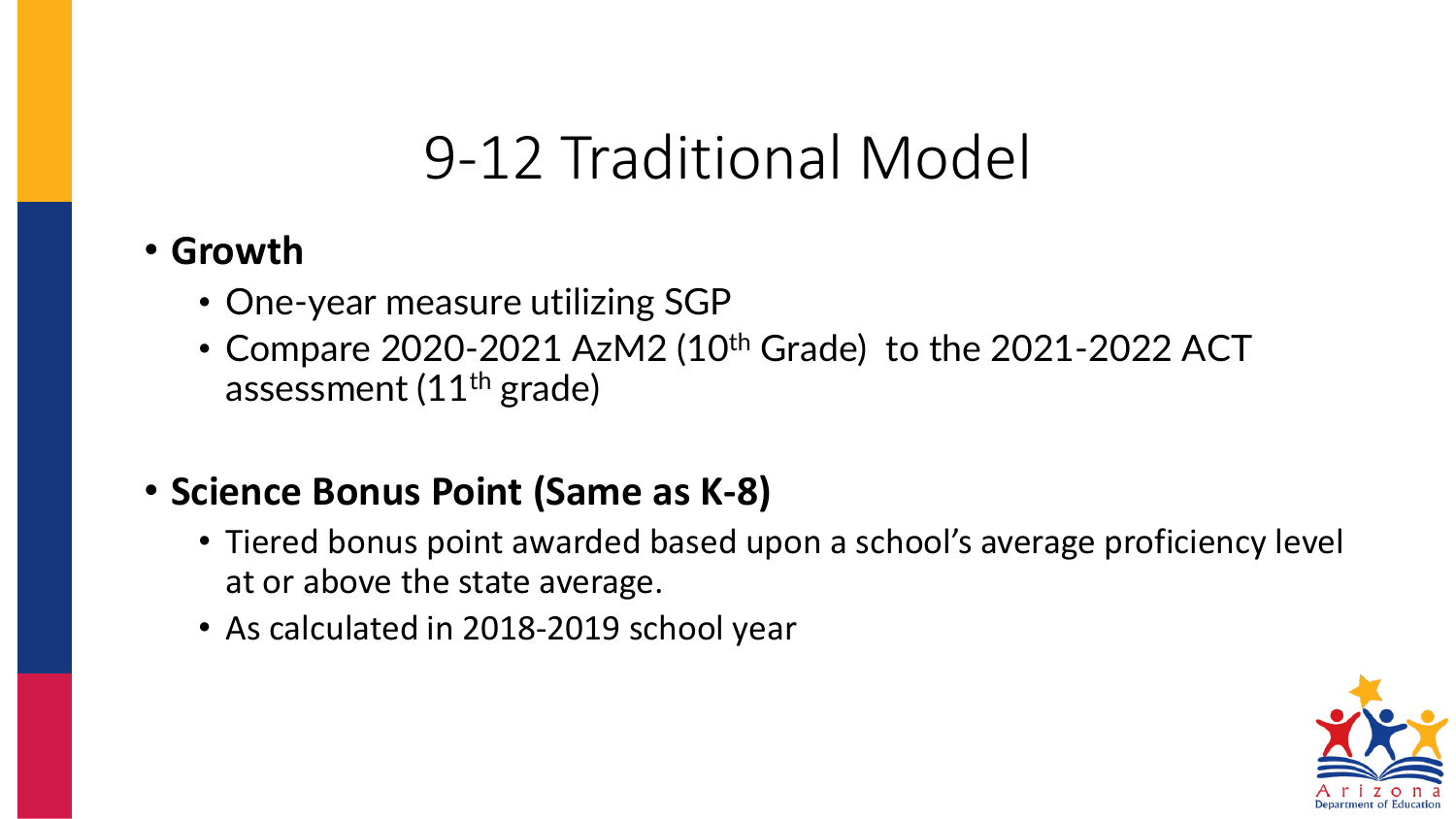### 9-12 Traditional Model

- **College and Career Readiness Index: EdReady**
	- EdReady added to CCRI with point values consistent with Accuplacer
	- Six assessments or max of 2.10 points
- **College and Career Readiness Index: Diploma Seals**
	- Modify CCRI spreadsheet to collect school/student data on Diploma Seals
	- For analysis purposes and *potential* addition to CCRI as part of 5-Year Accountability Plan

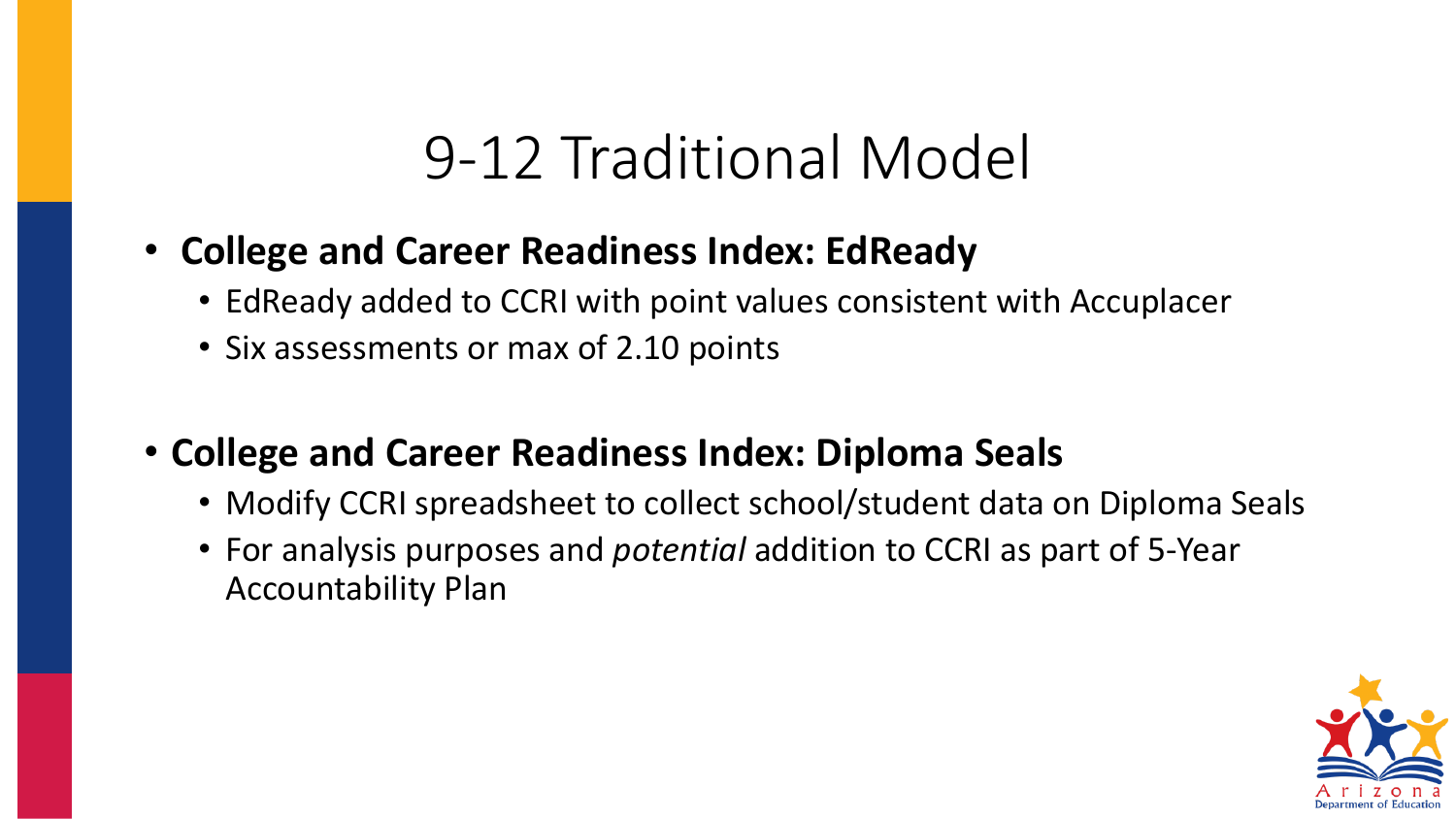## 9-12 Traditional Model

#### • **ACT Aspire Bonus Point**

- Opportunity for additional bonus point based on Grade 9 participation in the ACT Aspire
- Mirrors AzSci Test Bonus Point from 2020-2021 school year
- 95% tested will mirror how AzM2 was handled in 2020-2021 in regard to potential MSAA students

Numerator: Tested 9th Grade Cohort Students on ACT Aspire

**Denominator:** 9<sup>th</sup> Grade Cohort Students minus any students who had an MSAA assessment in the previous two years.

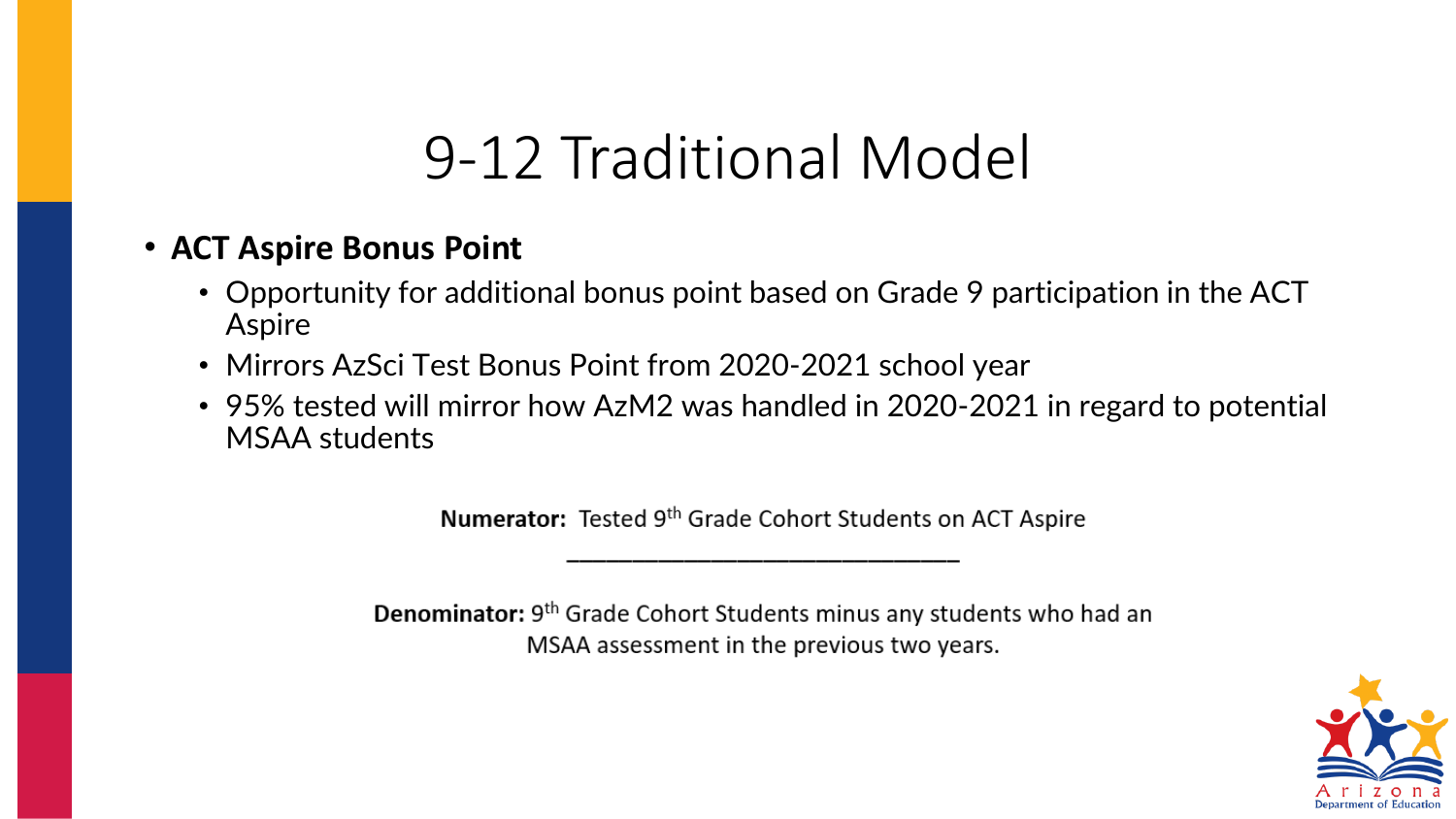## 9-12 Alternative Model

- **College and Career Readiness Index: ACT**
	- Modify ALT CCRI to allow Alternative school student to earn CCRI points for Proficiency level 2 on ACT.
	- Coincides with previous AzMERIT/AzM2 Alternative CCRI component
- **College and Career Readiness Index: EdReady**
	- EdReady added to CCRI with point values consistent with Accuplacer
	- Six assessments or max of 2.10 points
- **College and Career Readiness Index: Diploma Seals**
	- Modify CCRI spreadsheet to collect school/student data on Diploma Seals
	- For analysis purposes and *potential* addition to CCRI as part of 5-Year Accountability Plan

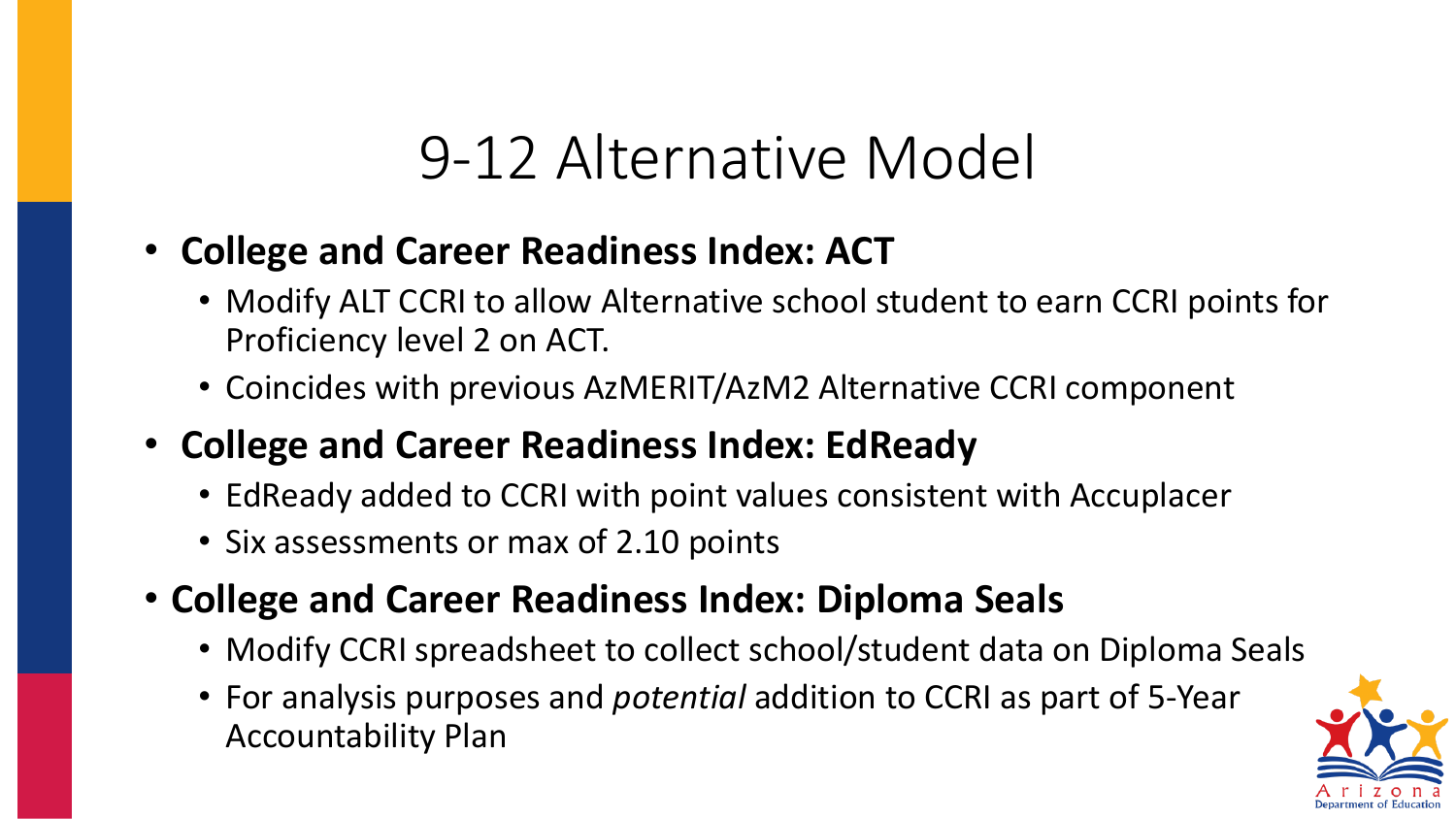## 9-12 Alternative Model

#### • **ACT Aspire Bonus Point**

- Opportunity for additional bonus point based on Grade 9 participation in the ACT Aspire
- Mirrors AzSci Test Bonus Point from 2020-2021 school year
- 95% tested will mirror how AzM2 was handled in 2020-2021 in regard to potential MSAA students

Numerator: Tested 9<sup>th</sup> Grade Cohort Students on ACT Aspire

Denominator: 9<sup>th</sup> Grade Cohort Students minus any students who had an MSAA assessment in the previous two years.

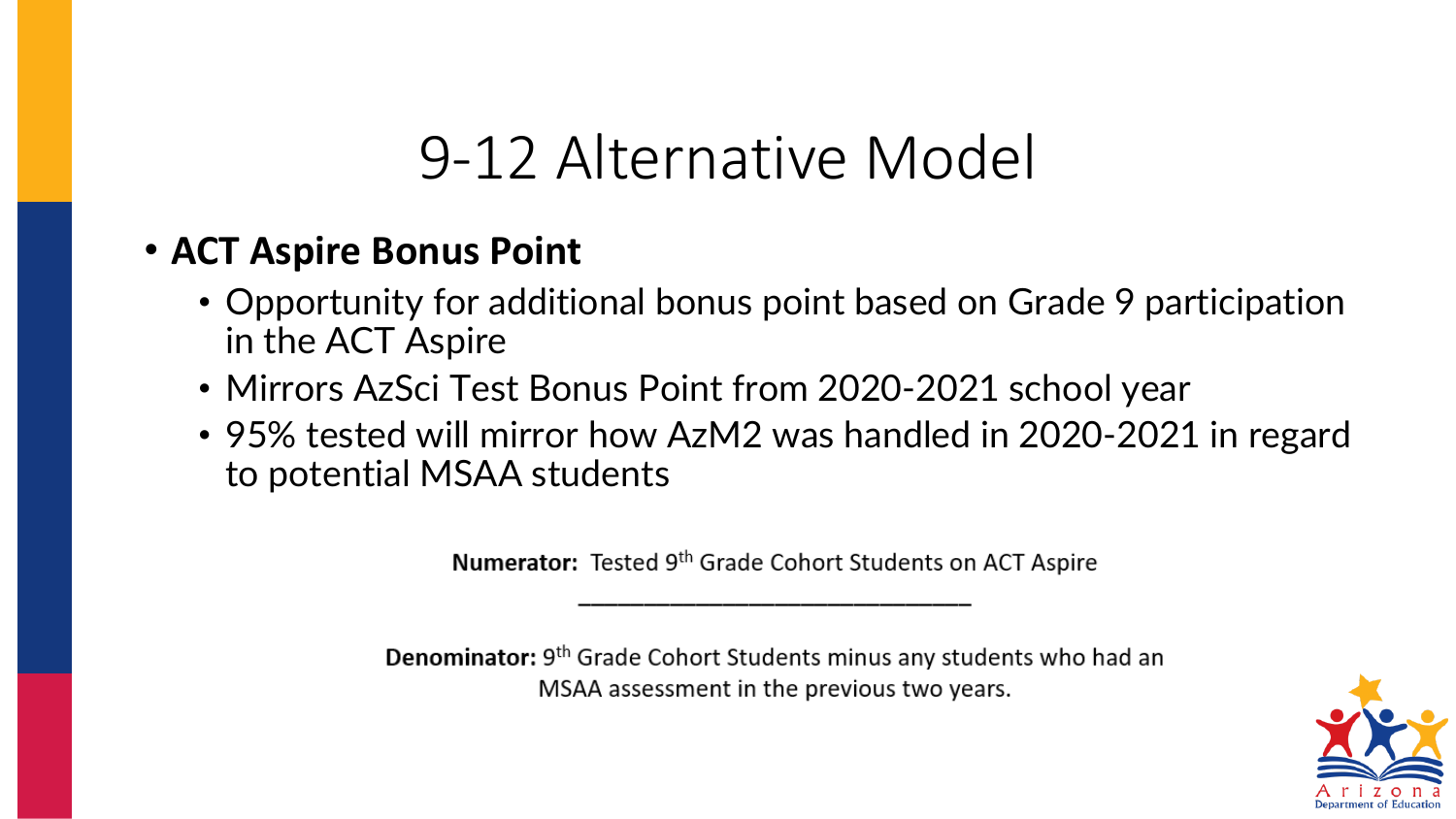# State A-F 5-Year Accountability Plan

#### Where are we headed?

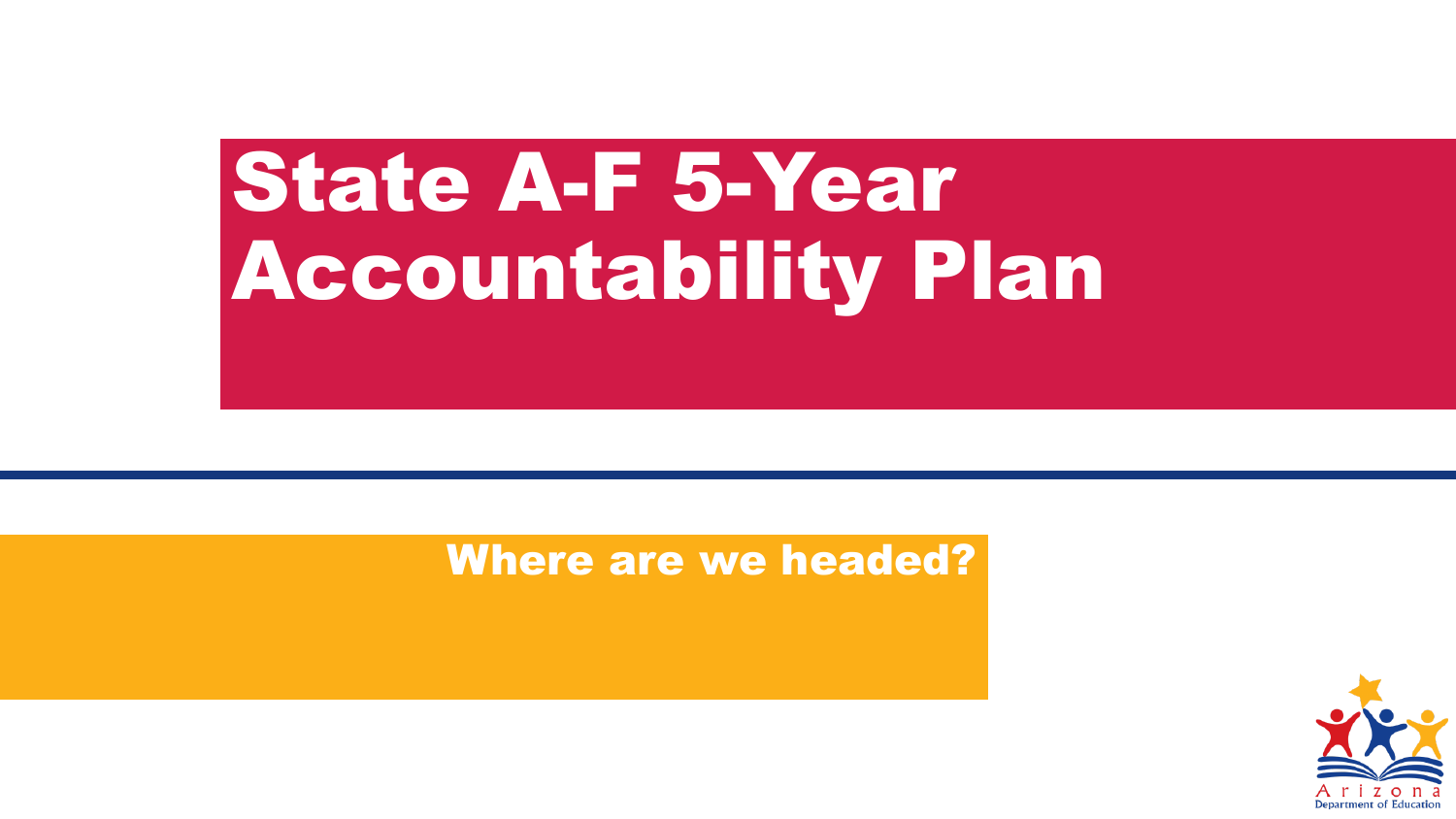## State A-F 5-Year Accountability Plan

- State Board of Education
	- <https://azsbe.az.gov/f-school-letter-grades>
	- Five-Year Accountability Plan
		- [5-Year Accountability Plan](https://azsbe.az.gov/sites/default/files/media/Approved%2012-13-21%20SBE%20Five%20Year%20Accountability%20Plan.pdf)
- Major items
	- District Letter grades
	- Middle School Models for Traditional and Alternative
	- Updating CCRI for both Traditional and Alternative
	- K-2 Model
	- Small School Model

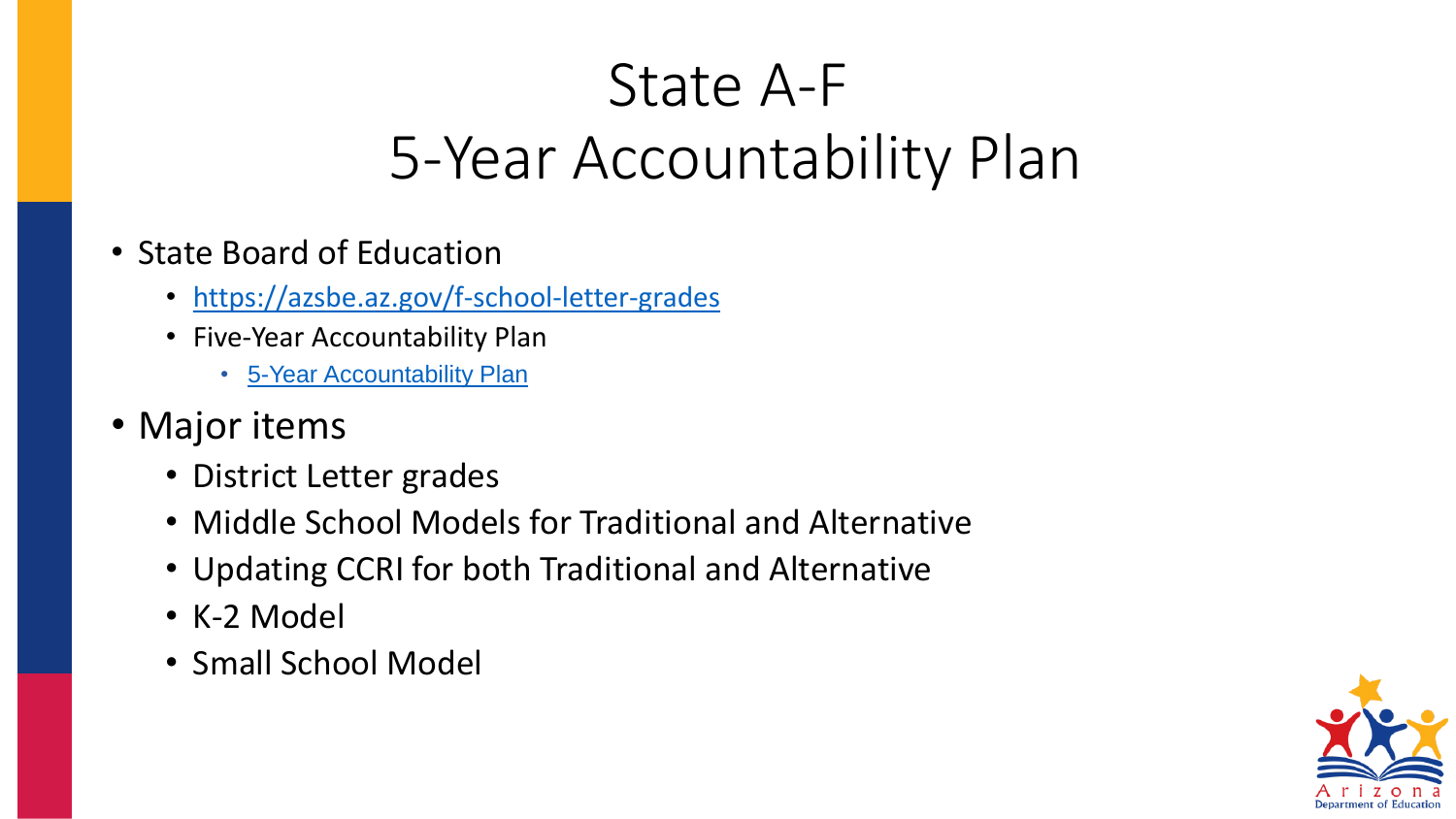## Additional Resources

- A-F Letter Grade Technical Manuals
	- Fiscal Year 2022 [K-8 Traditional Schools Business Rules](https://www.azed.gov/sites/default/files/2022/03/2022%20K-8%20Traditional%20Schools%20Business%20Rules%20v6.pdf)
	- Fiscal Year 2022 [9-12 Traditional Schools Business Rules](https://www.azed.gov/sites/default/files/2022/02/2022%209-12%20Traditional%20Schools%20Business%20Rules%20Draft.pdf)
	- Fiscal Year 2022 [Alternative Schools Business Rules](https://www.azed.gov/sites/default/files/2022/02/2022%20Alternative%20Schools%20Business%20Rules%20Draft.pdf)
	- Updated Resources
	- <https://www.azed.gov/accountability-research/state-accountability>
- Achieve
	- (602) 542-5151
	- [Achieve@azed.gov](mailto:%20Achieve@azed.gov)

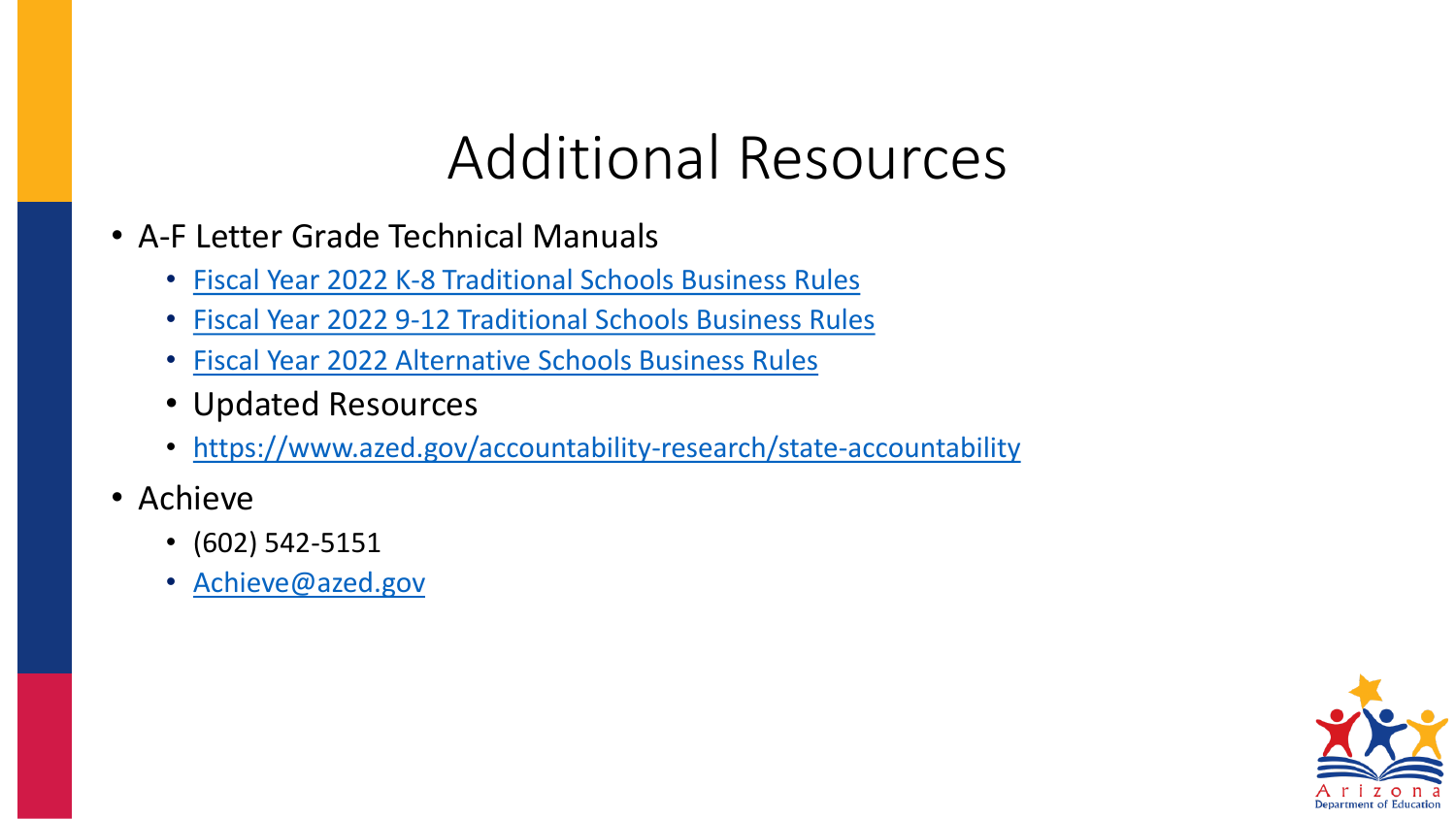# Federal Accountability



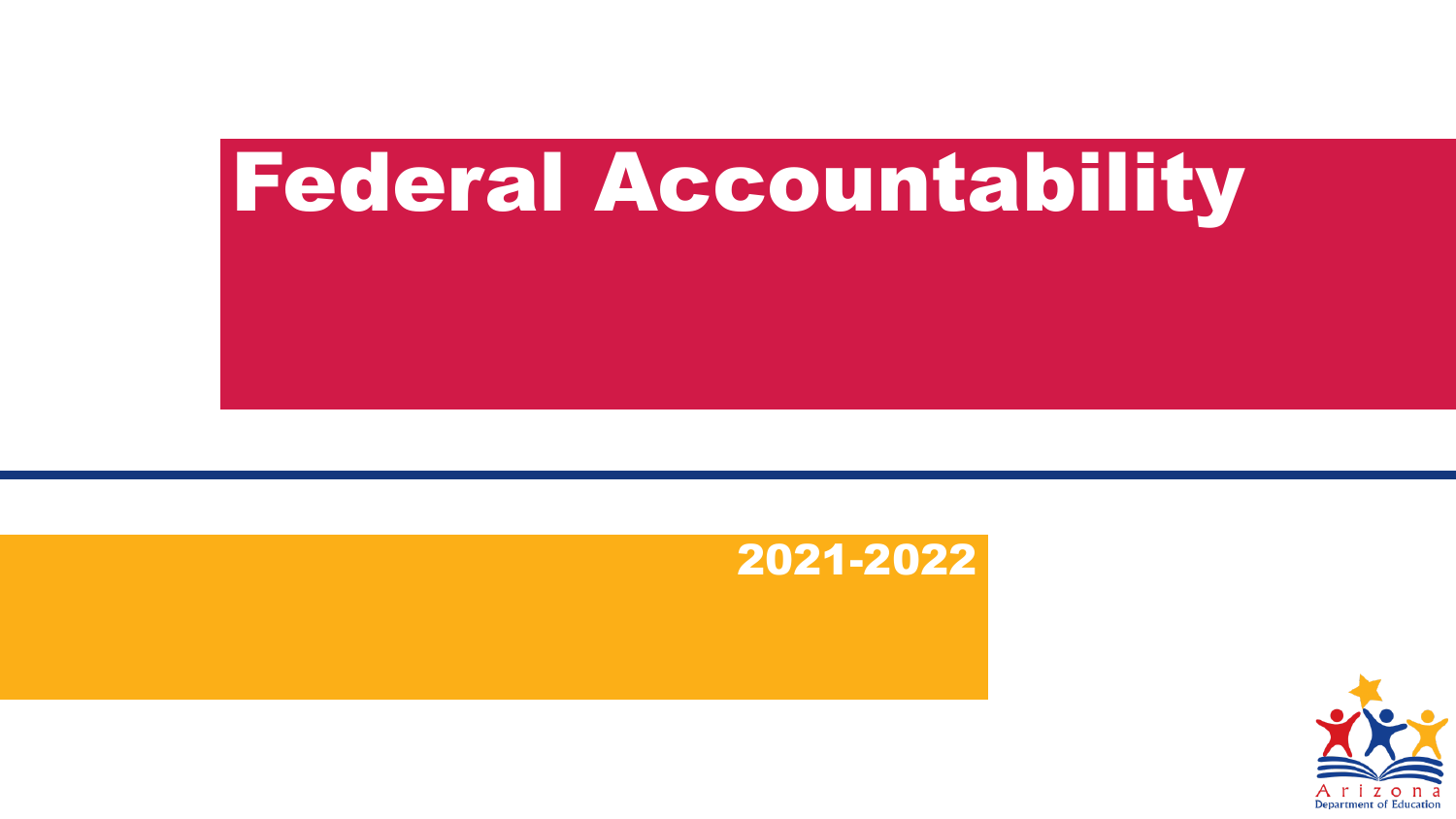## Federal Accountability for 2021-2022

- Comprehensive School Improvement Low Achievement (CSI-LA) (Pending Federal Approval)
	- SQSS Indicator Chronic Absenteeism will go from 10 points to 2 points and growth will increase from 20 to 28 points
	- Combination schools will have Chronic Absenteeism removed dropping total points from 100 to 95
- Additional Targeted Support and Improvement (ATSI)
	- Follows CSI-LA at the subgroup level
- Targeted Support and Improvement (TSI)
	- Three most recent years of available data

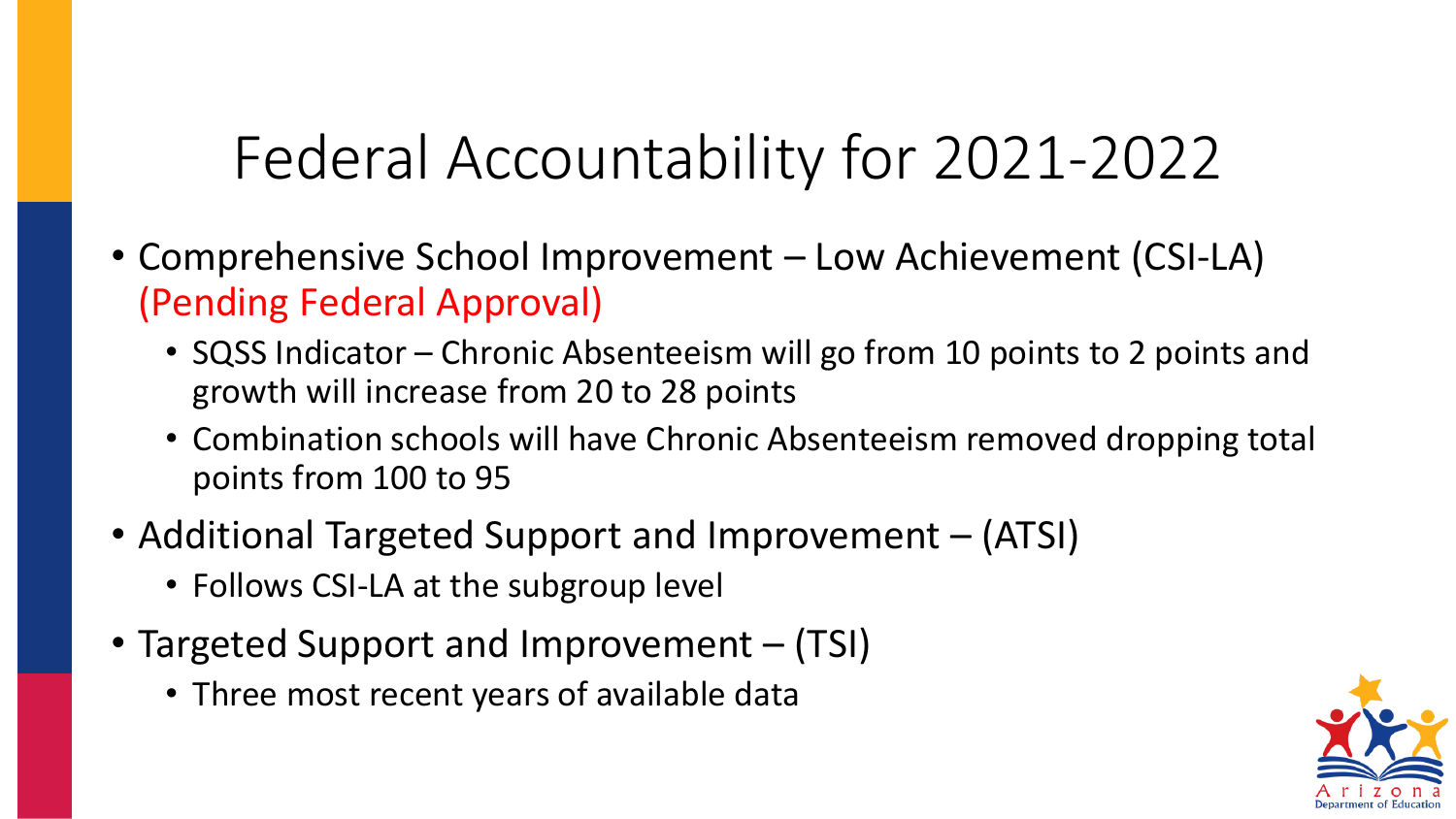## Federal Accountability for 2021-2022 Pending Federal Approval

In order to ensure schools do not remain in improvement due to a COVID anomaly, schools identified in fall of 2022 based on data from the 2021-2022 school year, will be able to exit fall of 2023 based on 2022-23 data.

Exit Criteria:

- a minimum of one years of consecutive achievement; and
- implementation of school improvement goals, strategies, and action steps, in state required Integrated Action Plan; and
- above bottom 5% of Title 1 schools considering all applicable criteria.

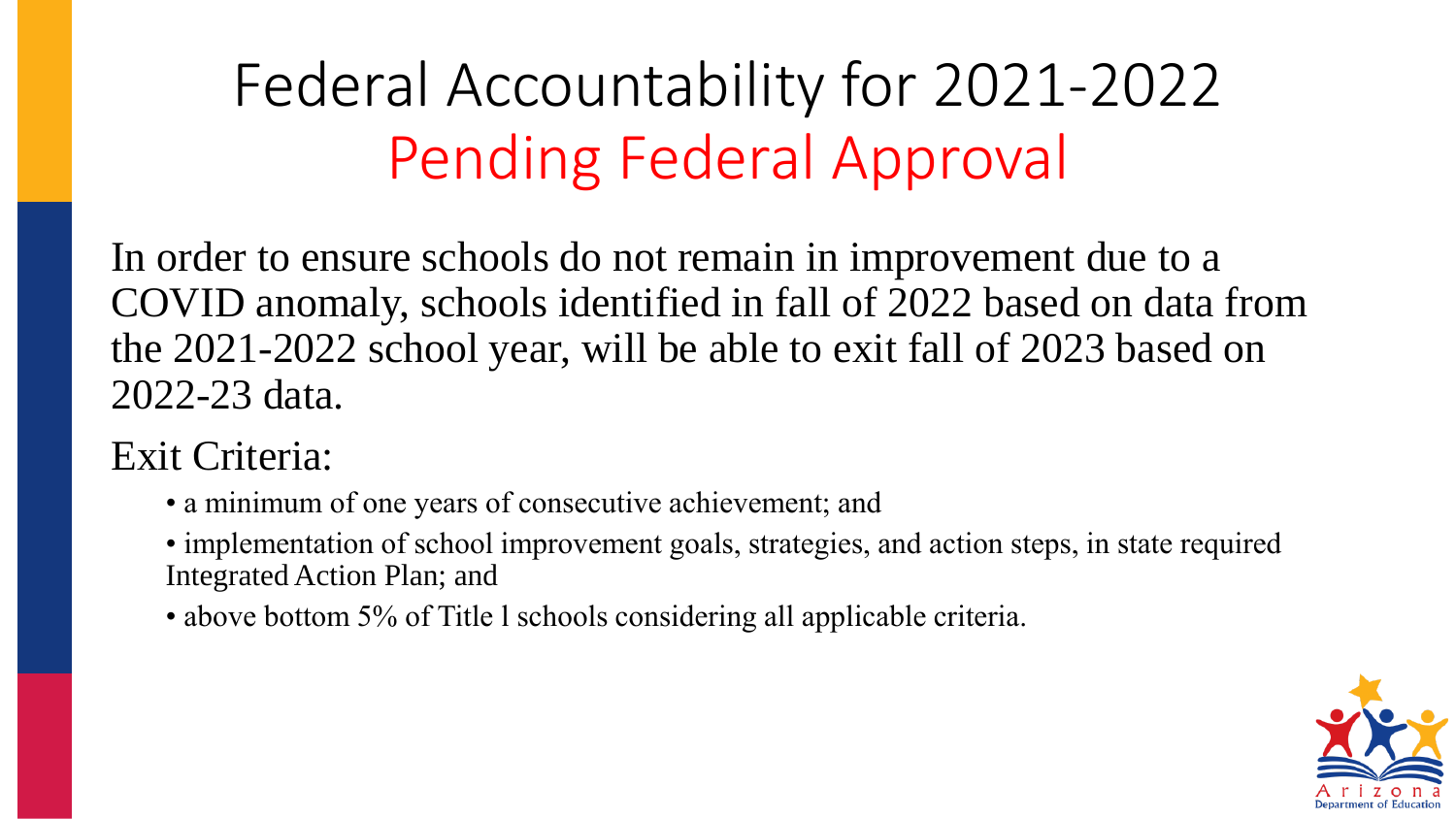## More Information & Resources

- ADEConnect to see data for 2020-2021 was posted
- Federal Business Rules pending
- School Support and Improvement: <https://www.azed.gov/improvement>